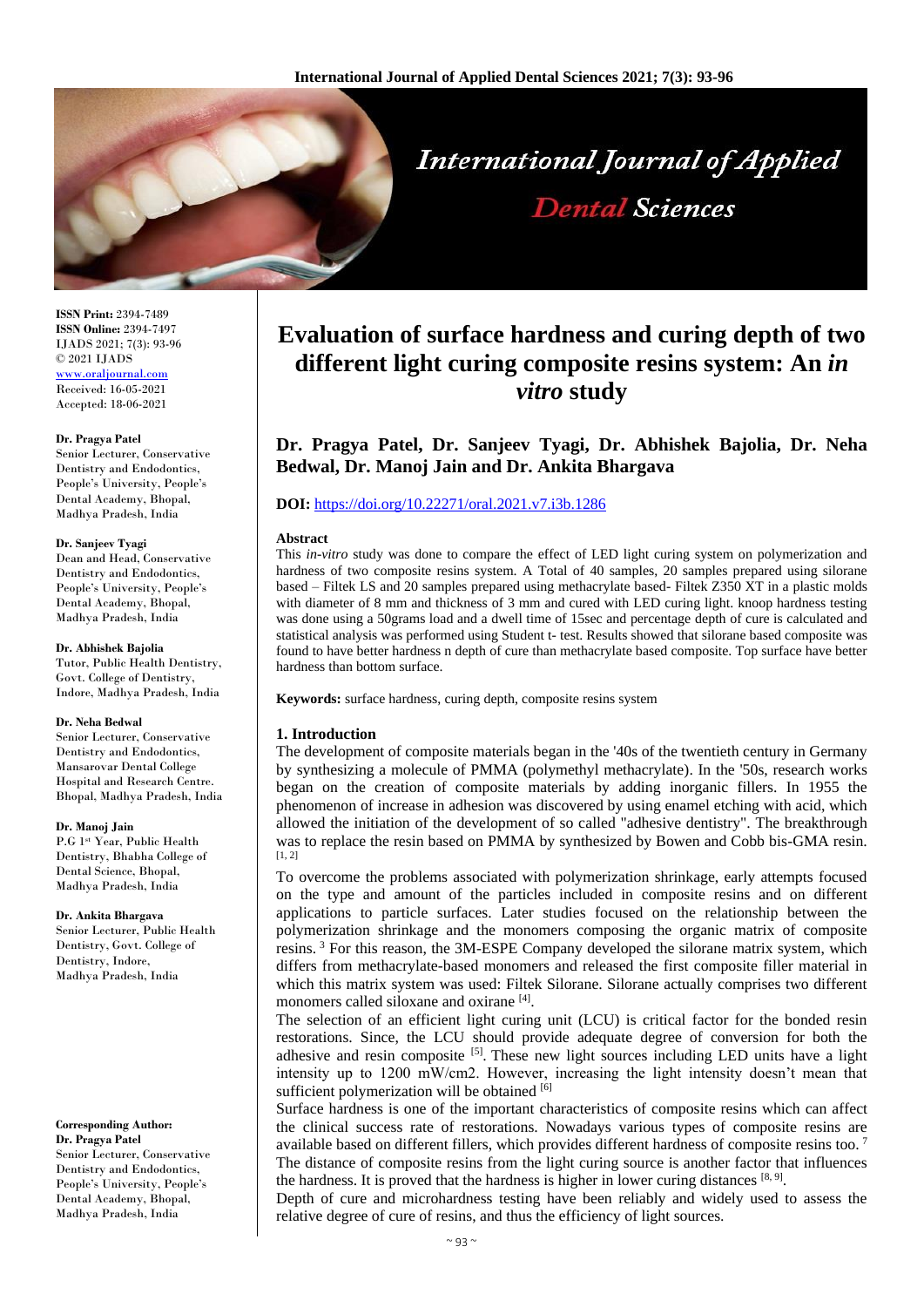The Knoop microhardness test has been shown to be one of the best indirect methods for testing the hardness of resin composite [10].

The present *in vitro* study was carried out to compare methacrylate-based and silorane –based composite resin based on surface hardness and curing depth by using LED curing unit.

# **2. Materials and Methods**

Custom-made plastic molds with inner diameter of 8 mm and thickness of 3 mm were taken.

Samples were prepared by placing molds on mylar strips which was placed on a glass slab and filled with composite material using composite instruments (GDC Titanium coating instrument) TNCIPCM#B, TNCFIS/M#B.

Material were packed inside the mold cavity in two increments, $1<sup>st</sup>$  increment of 1.5mm was placed inside the mold. LED curing light (Bluephase) was used to cure the samples, with a light intensity of 1000mw/cm2 and cured for a period of 40 seconds, light was kept at a distance of 1mm from the mold.

After filling  $2<sup>nd</sup>$  increment of 1.5mm another mylar strip was placed on upper surface and pressed with a glass slide to remove the excess material and flat the upper surface. Glass slide was removed, leaving mylar strip and light cure the material.

samples were removed from the molds and polished and measured using micrometer. Top surface was marked with marker.

20 samples were prepared using Silorane based – Filtek LS A2 shade and 20 samples with methacrylate based- Filtek Z350 XT A2 shade. All 40 samples were kept in a dry at room temperature in lightproof container for 24hrs, and subjected for knoop hardness testing.

Samples were divided into two groups (n=40)

**Group I (n=20) –** silorane based composite resin (Filtek LS,3M ESPE)

**Group II (n=20) –** methacrylate based composite resin (Filtek 350 XT)

# **2.1 Knoop hardness testing**

It was performed by using a 50grams load and a dwell time of 15sec. In each sample, three indentation were marked on top and bottom surface. The mean hardness value for both the surface will be noted and percentage depth of cure were calculated using:

Percentage depth of cure  $=$  bottom surface hardness / top surface hardness X 100

Statistical analysis was done using Student t- test and analyzed by Statistical Package of Social Science (SPSS Version 20; Chicago Inc., USA).

## **3. Results and Discussion**

**Table 1:** Comparative analysis of the mean surface hardness (KHN) of two composite (Silorane & methacrylate) resins system on Top surface.

| Groups                                        | <b>Surface Hardness (KHN) on Top Surface</b> |           |              |  |
|-----------------------------------------------|----------------------------------------------|-----------|--------------|--|
|                                               | <b>MEAN</b>                                  | <b>SD</b> | <b>RANGE</b> |  |
| Group I [Silorane Based Composite Resin]      | 53.729                                       | 3.147     | 49.83-59.38  |  |
| Group II [Methacrylate Based Composite Resin] | 43.836                                       | 2.059     | 40.05-47.89  |  |
| Student 't' Test Value                        | 11.761                                       |           |              |  |
| Significance 'p' Value                        | 0.001(HS)                                    |           |              |  |

Table 1 reveals the Mean surface hardness on top surface was more in silorane based composite resin as compare to methacrylate based Composite Resin. There was statistically highly significant difference in mean surface hardness (KHN) of two composite (Silorane & methacrylate) resins system on Top surface. (p=0.001)

**Table 2:** Comparative analysis of the mean surface hardness (KHN) of two composite (Silorane & methacrylate) resins system on Bottom surface

| Groups                                        | <b>Surface Hardness (KHN) on Bottom Surface</b> |       |             |  |
|-----------------------------------------------|-------------------------------------------------|-------|-------------|--|
|                                               | <b>MEAN</b>                                     | SD    | RANGE       |  |
| Group I [Silorane Based Composite Resin]      | 47.289                                          | 1.731 | 42.34-49.38 |  |
| Group II [Methacrylate Based Composite Resin] | 37.439                                          | 1.328 | 35.09-40.09 |  |
| Student 't' Test Value                        | 20.189                                          |       |             |  |
| Significance 'p' Value                        | $0.001$ (HS)                                    |       |             |  |

Table 2 reveals Mean surface hardness on bottom was more in silorane based composite resin as compare to methacrylate based Composite Resin. There was statistically highly significant difference in mean surface hardness (KHN) of two composite (Silorane & methacrylate) resins system on Bottom surface. (p=0.001)

In both the Composite Resins system mean surface hardness was more on top surface as compare to bottom surface. There was statistically highly significant difference in mean surface hardness (KHN) between top & bottom surface among both the Composite Resins system (p=0.001)

**Table 3:** Comparative analysis of the mean% Depth of cure of two composite (Silorane & methacrylate) resins system.

| <b>Groups</b>                                 | Mean% Depth of cure |           |              |  |
|-----------------------------------------------|---------------------|-----------|--------------|--|
|                                               | <b>MEAN</b>         | <b>SD</b> | <b>RANGE</b> |  |
| Group I [Silorane Based Composite Resin]      | 88.369              | 7.053     | 74.85-98.74  |  |
| Group II [Methacrylate Based Composite Resin] | 85.640              | 5.964     | 75.19-95.13  |  |
| Student 't' Test Value                        | 1.321               |           |              |  |
| Significance 'p' Value                        | 0.194(NS)           |           |              |  |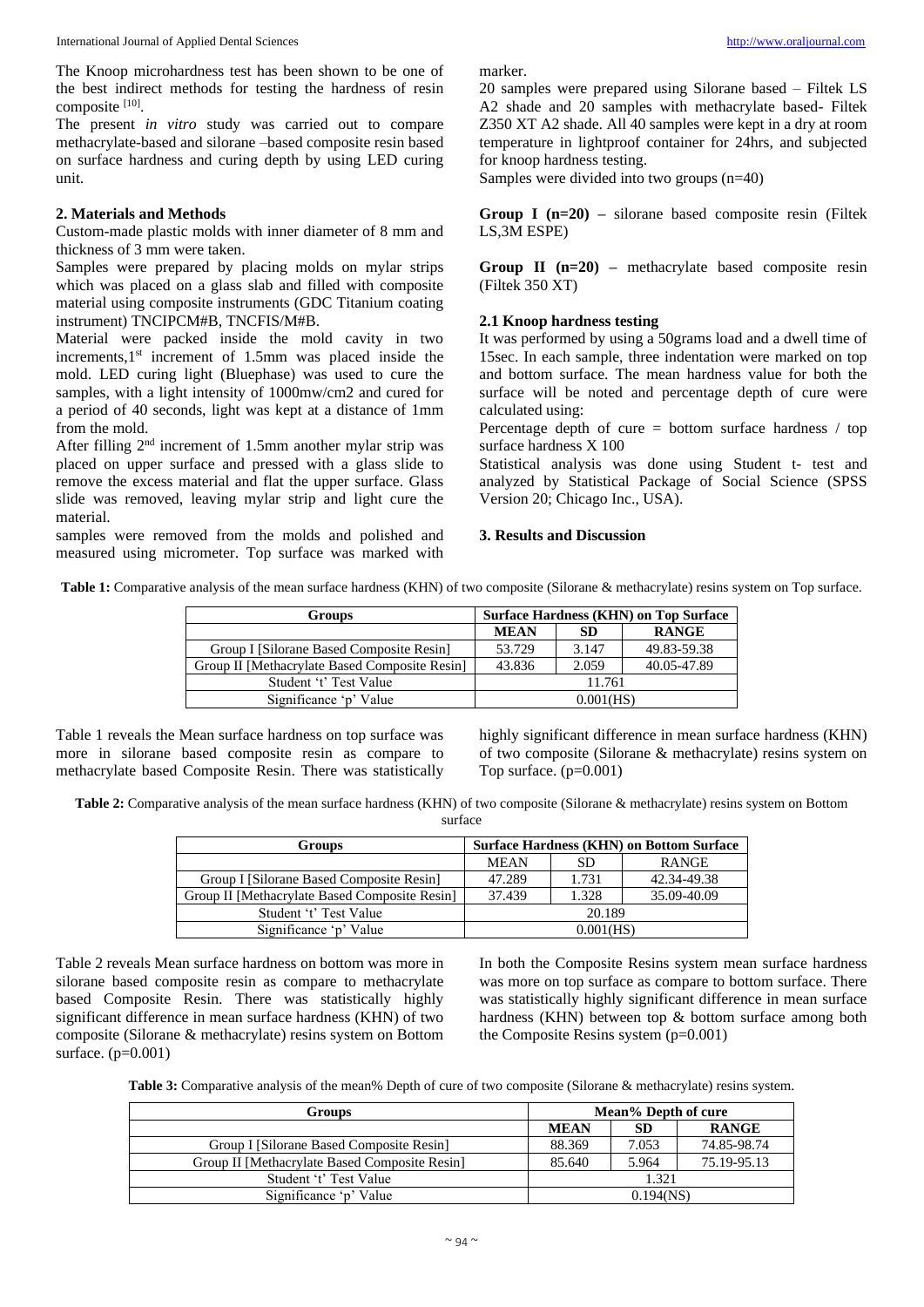Table 3 reveals Mean% Depth of cure was slightly more in silorane based composite resin as compare to methacrylate based Composite Resin. There was statistically no significant difference in mean% Depth of cure between two composite (Silorane & methacrylate) resins system. (p=0.194)

# **4. Discussion**

The hardness of the composite is directly related to the degree of polymerization, and thus a good indicator of the degree of conversion of composite resins and a valuable parameter to estimate the mechanical properties. DeWald and Ferracane<sup>11</sup> have stated that knoop hardness correlates well with the degree of conversion. Also, it minimizes the effect of elastic recovery, is a relatively simple technique and show reliability of obtained result, hence it was the method chosen in this study.

Surface microhardness is considered as an indicative factor of the mechanical strength of a resin and correlates well to the material's rigidity [12]. In the current study, all test samples were cured on same parameter of light-curing method and slight finishing were done to remove soft resin layer material and to produce a relatively stable surface for testing.

Hardness evaluation was used as an indirect method to verify the degree of conversion of composite resins [13].

In this in- vitro study knoop hardness for silorane-based composite was higher than methacrylate-based composite. Moreover, composite hardness is influenced by several factors, such as organic matrix composition, type and amount of filler particles and degree of conversion  $[14]$ . The organic matrix of Filtek LS is composed mainly by silorane resin and the inorganic particles are (76% by weight) in combination of fine quartz particles and radiopaque yttrium fluoride. In contrast, the organic matrix of Filtek Z350 XT is composed mainly by bis-GMA, UDMA, TEGDMA, and bis-EMA resins. To moderate the shrinkage, PEGDMA has substituted for a portion of the TEGDMA resin, and a combination of inorganic particles (72% by weight) of aggregated zirconia/silica cluster filler [15], For this reason, The higher Knoop hardness obtained for Filtek LS may be explained by differences in the filler type and organic matrix composition between the materials.

Silorane-based composite shows cationic polymerization reaction. It is characterized by continuous ring-opening expansion initiated at the time of curing and promoted further crosslinking and hardening of the entire matrix  $[16, 17]$ . This cationic reaction is initiated by an acidic cation that allows stress relaxation, thereby, reducing polymerization contraction of the composite  $[17, 18]$ . Silorane resin is composed mainly of siloxane and oxirane moieties [18]. This new monomer is capable of being polymerized and continuing the cationic reaction in dark which is called self or dark polymerization <sup>[19]</sup>. The dark reaction usually is time dependent and may attribute to the strength and hardness of the material  $[20]$ . This might be the reason for silorane-based composite showed higher surface hardness value than methacrylate –based composite.

It has been reported that resin-based filling materials should exhibit a minimum of 80% bottom/top hardness percentage when cured in a 2-mm increment in order to be considered as adequately polymerized  $[21]$ . So we have prepared the molds with 3mm depth and incremental filling was done so that proper polymerization take place.

The composite materials showed higher hardness values on the top surface than the base in all test groups. This can be explained by the higher degree of polymerization that occurs

as a result of the closest contact of the light-curing guide to the top surface. When the curing light is applied to composite resin, some of the light rays are absorbed while others are scattered by the composite resulting in reduction or attenuation of light intensity which deceases the effectiveness of cure at the base surface [22] .

However, it has been suggested that a composite resin specimen has been adequately cured when there is no more than a 20% difference between the maximum hardness at the top of the composite and the maximum hardness at its bottom [23] .

So in our study both groups were exposed to same parameter of light curing, there was no significant difference in depth of cure between silorane –based composite and methacrylatebased composite.

# **5. Conclusions**

Within the limitations of this *in vitro* study it can be concluded that

- 1. Surface hardness of silorane based composite was found to be better than methacrylate based composite.
- 2. Hardness on Top surface was found to more than bottom surface in both the groups.
- 3. Depth of cure was slightly higher in silorane based composite but there was no significant difference between the groups.

# **6. References**

- 1. Powers JM, Sakaguchi RL. dental materials, H. Limanowska-Shaw, J. Shaw. Wrocław, Urban & Partner, 2008.
- 2. Saghiri MA, Banava S, Sabzian MA *et al*. Correlation between long-term *in vivo* amalgam restorations and the presence of heavy elements in the dental pulp, Journal of Trace Elements in Medicine and Biology 2014;28(2):200-204.
- 3. Ilie N, Jelen E, Clementino-Luedemann T, Hickel R. Low-shrinkage composite for dental application.Dent Mater J 2007;*26*:149-55. [PubMed]
- 4. Shenoy A. Is it the end of the road for dental amalgam? A critical review. J Conserv Dent 2008;11:99- 107.[PubMed]
- 5. Souza-Junior EJ, Araújo CTP, Prieto LT, Paulillo LAMS. Influence of the LED curing source and selective enamel etching on dentin bond strength of self-etch adhesives in class I composite restorations. Lasers Med Sci. 2012;27:1175-1182.
- 6. Rode KM, Kawano Y, Turbino ML. Evaluation of curing light distance on resin composite microhardness and polymerization. Oper Dent 2007;32(6):571-578.
- 7. Friedman J. Care and maintenance of dental curing lights. Dent Today. 1991;10(1):401. [PubMed]
- 8. Rode KM, Kawano Y, Turbino ML. Evaluation of curing light distance on resin composite microhardness and polymerization. Oper Dent 2007;32(6):571-8. *[*PubMed*]*
- 9. Aguiar FH, Andrade KR, Leite Lima DA, Ambrosano GM, Lovadino Jr. Influence of light curing and sample thickness on microhardness of a composite resin. Clin Cosmet Investig Dent 2009;1:21-5.
- 10. Price RB, Fahey J, Felix CM. Knoop microhardness mapping used to compare the efficiency of LED, QTH and PAC curing lights. Oper Dent 2010;35:58-68. [PubMed]
- 11. DeWald JP, Ferracane JL. A comparison of four modes of evaluating depth of cure of light activated